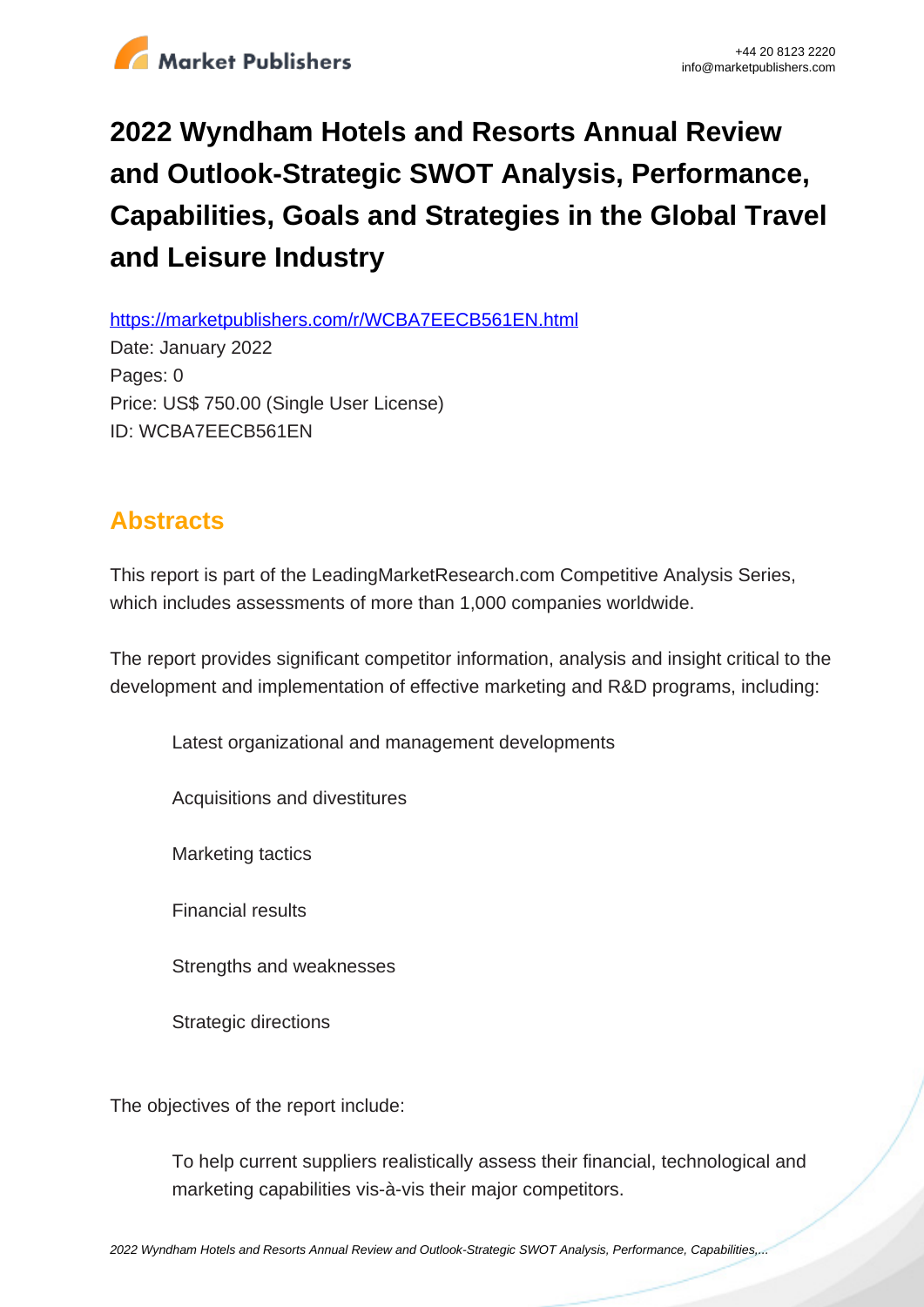

To assist potential market entrants in evaluating prospective acquisitions and joint venture candidates.

To complement the organizations' internal competitor information gathering efforts with objective analysis, data interpretation and insight.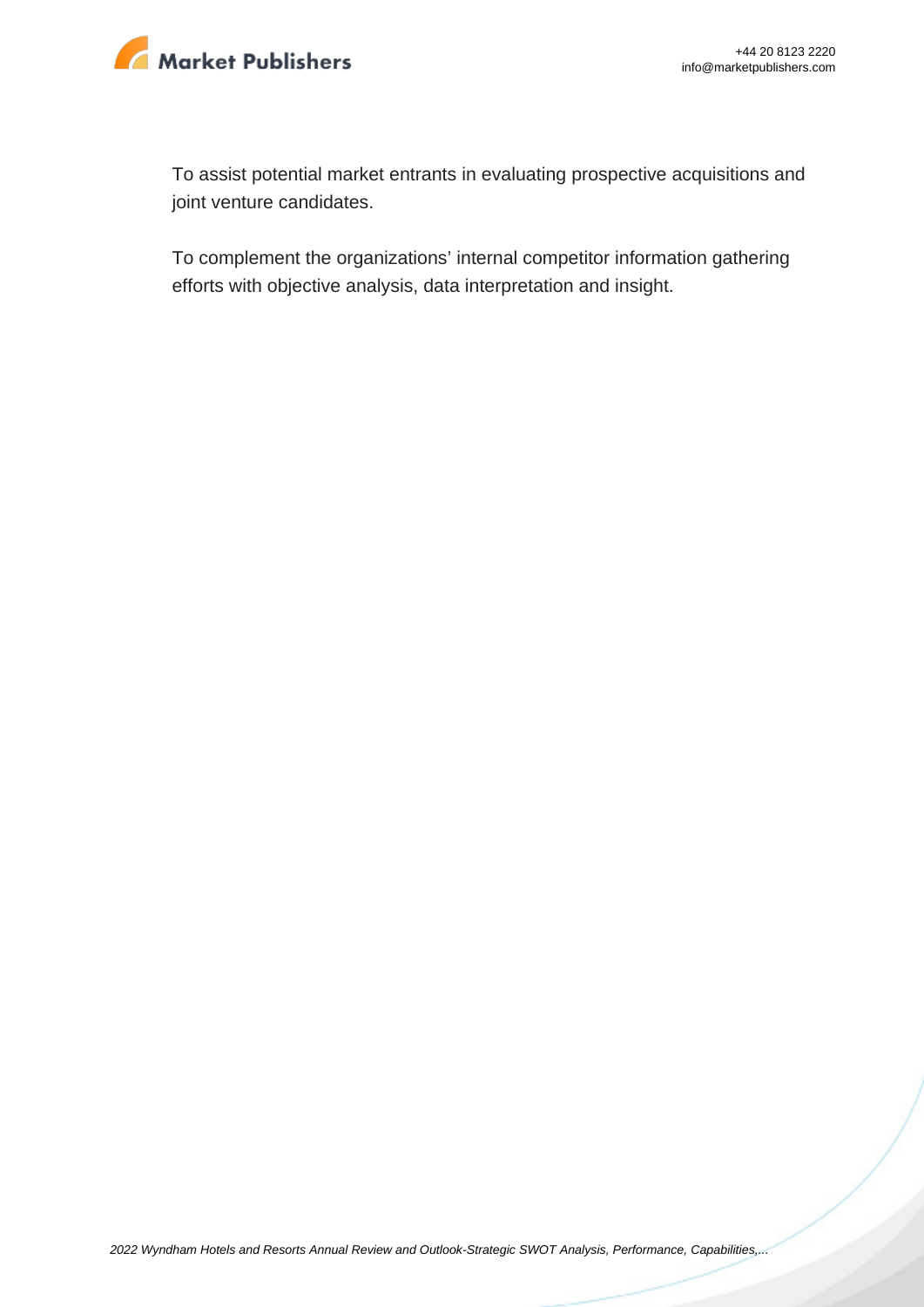

## I would like to order

Product name: 2022 Wyndham Hotels and Resorts Annual Review and Outlook-Strategic SWOT Analysis, Performance, Capabilities, Goals and Strategies in the Global Travel and Leisure Industry

Product link: [https://marketpublishers.com/r/WCBA7EECB561EN.html](https://marketpublishers.com/report/services/travel-leisure/wyndham-hotels-n-resorts-annual-review-n-outlook-strategic-swot-analysis-performance-capabilities-goals-n-strategies-in-global-travel-n-leisure.html)

Price: US\$ 750.00 (Single User License / Electronic Delivery) If you want to order Corporate License or Hard Copy, please, contact our Customer Service: [info@marketpublishers.com](mailto:info@marketpublishers.com)

## Payment

To pay by Credit Card (Visa, MasterCard, American Express, PayPal), please, click button on product page [https://marketpublishers.com/r/WCBA7EECB561EN.html](https://marketpublishers.com/report/services/travel-leisure/wyndham-hotels-n-resorts-annual-review-n-outlook-strategic-swot-analysis-performance-capabilities-goals-n-strategies-in-global-travel-n-leisure.html)

To pay by Wire Transfer, please, fill in your contact details in the form below:

First name: Last name: Email: Company: Address: City: Zip code: Country: Tel: Fax: Your message:

\*\*All fields are required

Custumer signature \_

Please, note that by ordering from marketpublishers.com you are agreeing to our Terms & Conditions at<https://marketpublishers.com/docs/terms.html>

To place an order via fax simply print this form, fill in the information below